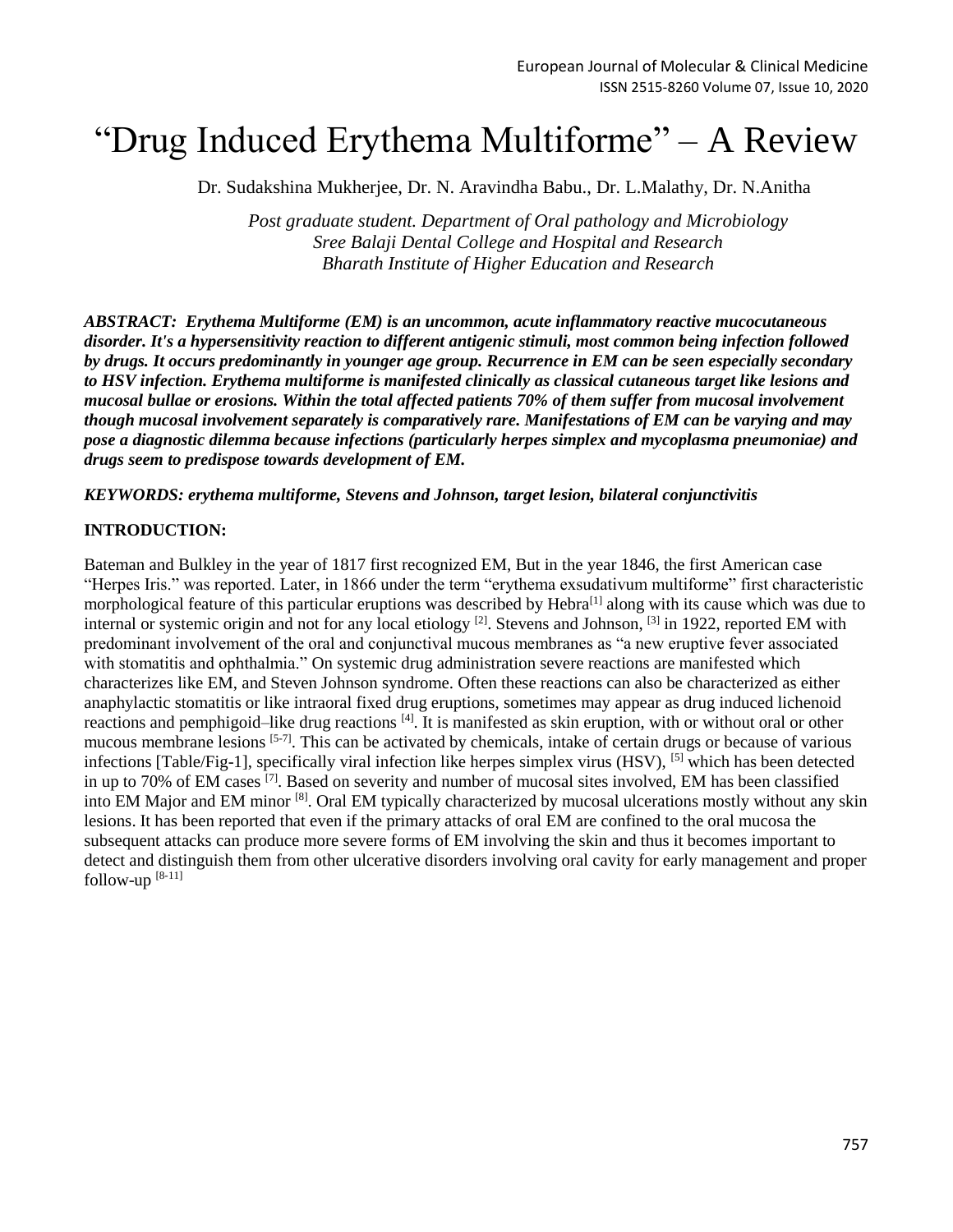European Journal of Molecular & Clinical Medicine



### **AETIOLOGY & PATHOGENESIS**

The aetiology and pathogenesis of EM is unclear in most patients, but appears to be an immunological hypersensitivity reaction with the CD8+ T lymphocytes, in epithelium, inducing apoptosis of scattered keratinocytes and leading to satellite cell necrosis [13]. Various exogenous factors trigger an immunological reaction that appears as a sub and intra-epithelial vesiculation. A genetic predisposition to EM may be present, along with associations of recurrent EM with HLA-B15 (B62), HLA-B35, HLA-A33, HLA-DR53 and HLADQB1\* 0301. HLA DQ3 has been proven to be especially associated with recurrent EM and should be a helpful marker for distinguishing HAEM (herpes-associated EM) from other diseases with EM-like lesions. Patients with severe mucosal involvement may have the rare HLA allele DOB1\*0402<sup>[14]</sup> Thus viral infections tends to trigger EM minor or major but drug ingestion tends to trigger more severe SJS or Toxic Epidermal Necrolysis (TEN)<sup>[15].</sup>The lesions due to drug-associated EM when compared with herpes associated EM test positive for tumor necrosis factor  $\alpha$  and not interferon-γ as the later thus suggesting a varying mechanism <sup>[16]</sup>

#### **CLINICAL MANIFESTATIONS**:

EM is a self limiting disease that usually has mild or no prodromal symptoms [17] .Patients may experience itching and burning at the site of the eruption <sup>[18]</sup>. The individual lesions begin acutely as numerous sharply demarcated red or pink macules that then become papular  $[17,19]$  with crusting or blistering sometimes occurs in the center of the lesions. The characteristic "target" or "iris" lesion generally has a round shape with three concentric zones namely: a central dusky or darker red area, a paler pink or edematous zone, and a peripheral red ring but in some target lesions mainly two zones can be seen such as the dusky or darker red centre and a pink or lighter red border [17,13].Target lesions may not be vivid until several days after the onset, so when lesions of various morphology are clinically present, the name erythema "multiforme" <sup>[24]</sup> is given. The skin lesions of EM usually appear symmetrically on the distal extremities and progress proximally <sup>[25]</sup> Lesions on the dorsal surfaces of the hands and extensor aspects of the extremities are most characteristic <sup>[19]</sup>. Palms and soles also may be involved <sup>[18].</sup> Mucosal lesions may occur but usually are limited to the oral cavity <sup>[13].</sup> EM resolves spontaneously in three to five weeks without sequelae, but it may recur<sup>[16]</sup>. Clinical variants of EM described in [Table-2]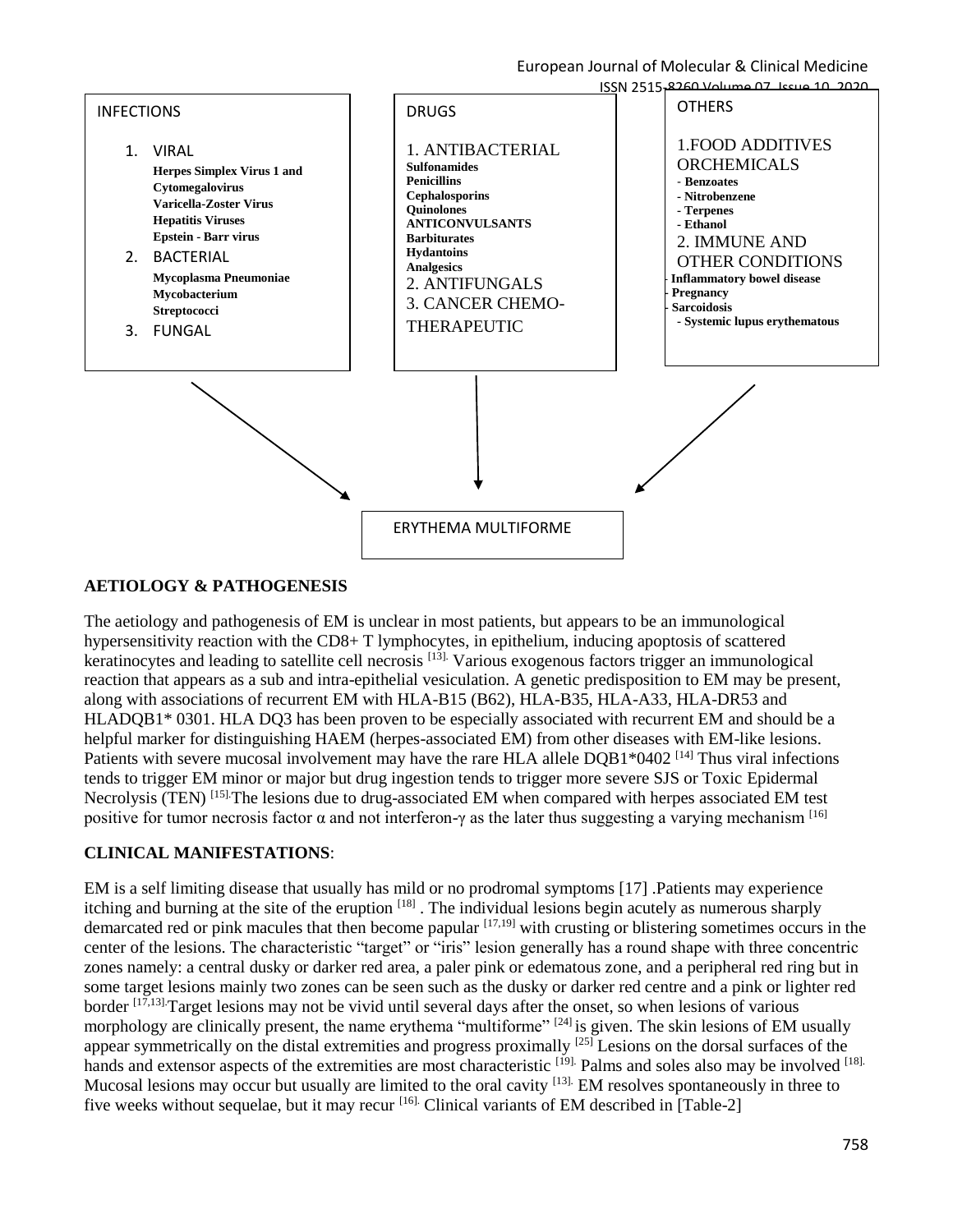## [TABLE-2]

| <b>VARIANTS</b>                                | <b>MANIFESTATION</b>                                                                                        |
|------------------------------------------------|-------------------------------------------------------------------------------------------------------------|
| EM minor                                       | Characteristic target lesions seen, atypical target                                                         |
|                                                | lesions which is raised, mucous membrane                                                                    |
|                                                | involvement is minimal and even if present can be                                                           |
|                                                | seen only at 1 site (mostly in the mouth).                                                                  |
|                                                | Oral lesions can range from mild to severe erythema,                                                        |
|                                                | erosions and ulcers. Occasionally the oral mucosa                                                           |
|                                                | can be affected.                                                                                            |
|                                                | Body surface area affected rate is $< 10\%$                                                                 |
|                                                |                                                                                                             |
| <b>VARIANTS</b>                                | <b>MANIFESTATION</b>                                                                                        |
| EM major                                       | Cutaneous lesions and minimum 2 mucosal sites                                                               |
|                                                | (typically oral mucosa) are affected.                                                                       |
|                                                | Rate of affected body surface area< 10%.                                                                    |
|                                                | Symmetrically distributed typical or atypical target                                                        |
|                                                | lesions, raised lesions or both.                                                                            |
|                                                | Oral lesions usually widespread and severe.                                                                 |
|                                                |                                                                                                             |
|                                                | Main difference from EM major is based on the                                                               |
| Stevens-Johnson syndrome                       | typology and location of lesions and the presence of                                                        |
|                                                | systemic symptoms. Rate of affected body surface                                                            |
|                                                |                                                                                                             |
|                                                | area < 10%. Atypical flat target lesions and macules<br>appear primarily instead of classic target lesions. |
|                                                | Generally widespread rather than involving only the                                                         |
|                                                | acral areas. Involvement of mucosal sites can be                                                            |
|                                                |                                                                                                             |
|                                                | multiple, accompanied with scarring of the mucosal                                                          |
|                                                | lesions. Prodromal flu-like systemic symptoms also                                                          |
|                                                | common.                                                                                                     |
|                                                |                                                                                                             |
|                                                |                                                                                                             |
| Overlapping Stevens-Johnson syndrome and toxic | No typical targets; flat atypical targets are present.                                                      |
| epidermal                                      | Up to 10%-30% of the body surface area affected.                                                            |
| necrolysis                                     | Prodromal flu-like systemic symptoms common.                                                                |
|                                                |                                                                                                             |
| Toxic epidermal necrolysis                     | Presence of spots characterizes epidermal detachment                                                        |
|                                                | of $>$ 30% of the body surface and widespread                                                               |
|                                                | purpuric macules or flat atypical targets.                                                                  |
|                                                | No spots relate to the epidermal detachment of >                                                            |
|                                                | 10% of the body surface, large epidermal sheets and                                                         |
|                                                | no macules or target lesions.                                                                               |
|                                                |                                                                                                             |
|                                                |                                                                                                             |
|                                                |                                                                                                             |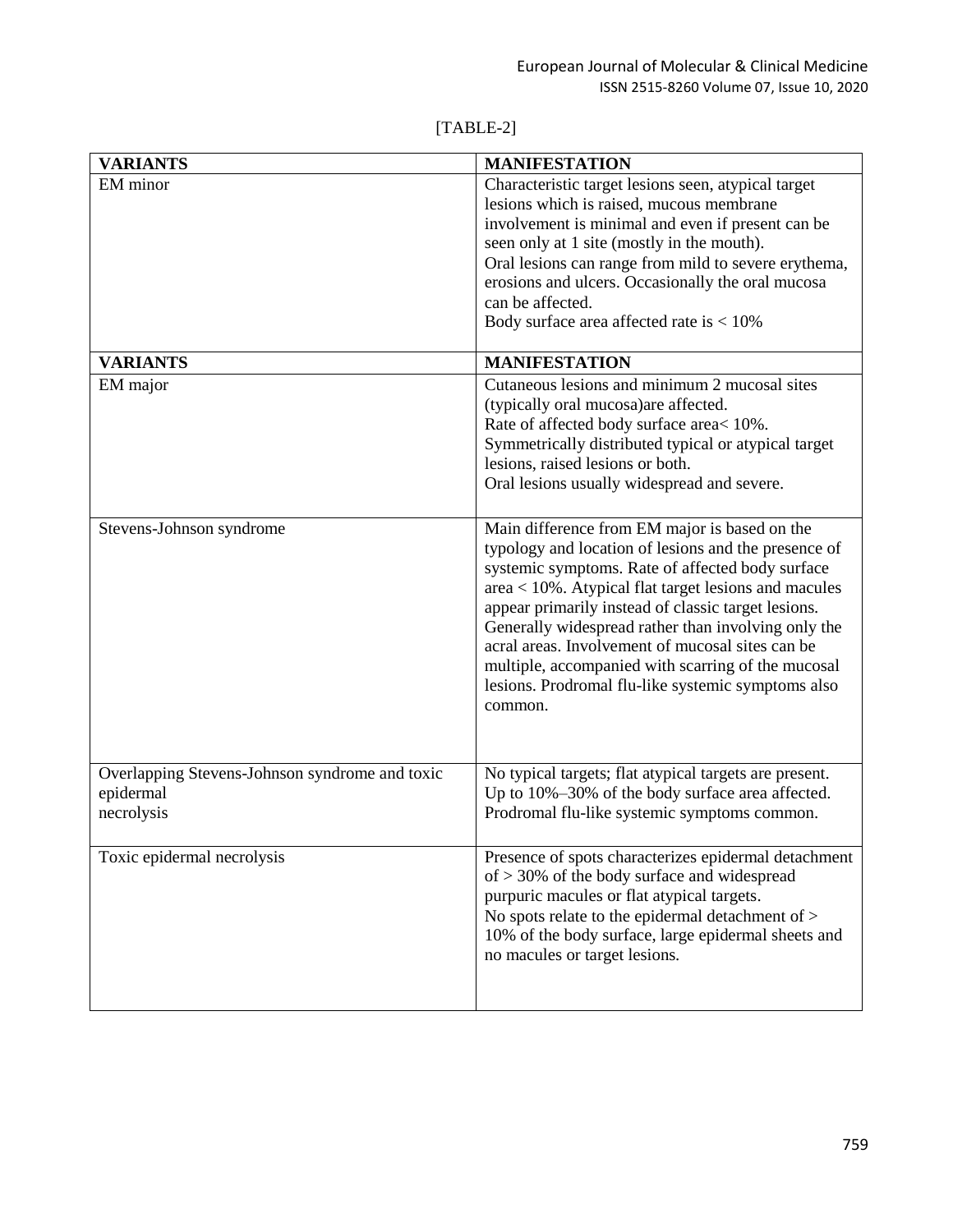| Drug related erythema multiforme        | Typically involvement of oral mucosa, lips and<br>occurence of bulbar conjunctivae can be seen.<br>Initially bullae rupture to give rise to haemorrhagic<br>pseudo membrane of the lips and wide spread<br>superficial oral ulcerations.                                                                                                                                                                                                                                                                                                                                |
|-----------------------------------------|-------------------------------------------------------------------------------------------------------------------------------------------------------------------------------------------------------------------------------------------------------------------------------------------------------------------------------------------------------------------------------------------------------------------------------------------------------------------------------------------------------------------------------------------------------------------------|
| Drug related Toxic epidermal necrolysis | Clinically Toxic epidermal necrolysis (Lyell<br>syndrome) is characterised by widespread<br>mucocutaneous epidermolysis often preceded by a<br>macular or maculopapular exanthema and enanthema<br>(Lyell, 1979; Rasmussen et al, 1989). Intraoral<br>examination reveals extensive painful blisters and<br>ulceration on all mucosal surfaces. Toxic<br>epidermolysis may be associated with antimicrobials<br>(sulphonamides and thiacetazone), analgesics<br>(phenazones). antiepileptics, allopurinol,<br>chlormezanone, rifampicin, fluconazole and<br>vancomycin. |

**MUCOSAL MANIFESTATIONS:** It is characterized by episodic, recurrent bullae and erosions over lips, on both cutaneous and mucosal sides [figure-1], non-attached gingivae, and the ventral side of the tongue. Generally hard palate as well as the attached gingivae is spared<sup>[21]</sup> On the cutaneous part of the lips, identifiable target lesions may be discernible. The lesions rarely spreads upto the throat, larynx, and even the trachea and bronchi interfering with speech, mastication, and swallowing producing considerable morbidity. Eye involvement begins with pain and bilateral conjunctivitis [figure-2] in which vesicles and erosions can occur with lacrimation and photophobia.[22] Other mucosal surfaces like nasal, anogenital and urethral mucosae may be inflamed and eroded. Genital lesions are painful and can cause in urinary retention. Scarring sequelae from ocular and pharyngeal involvement can cause morbidity<sup>[23]</sup>



FIGURE-1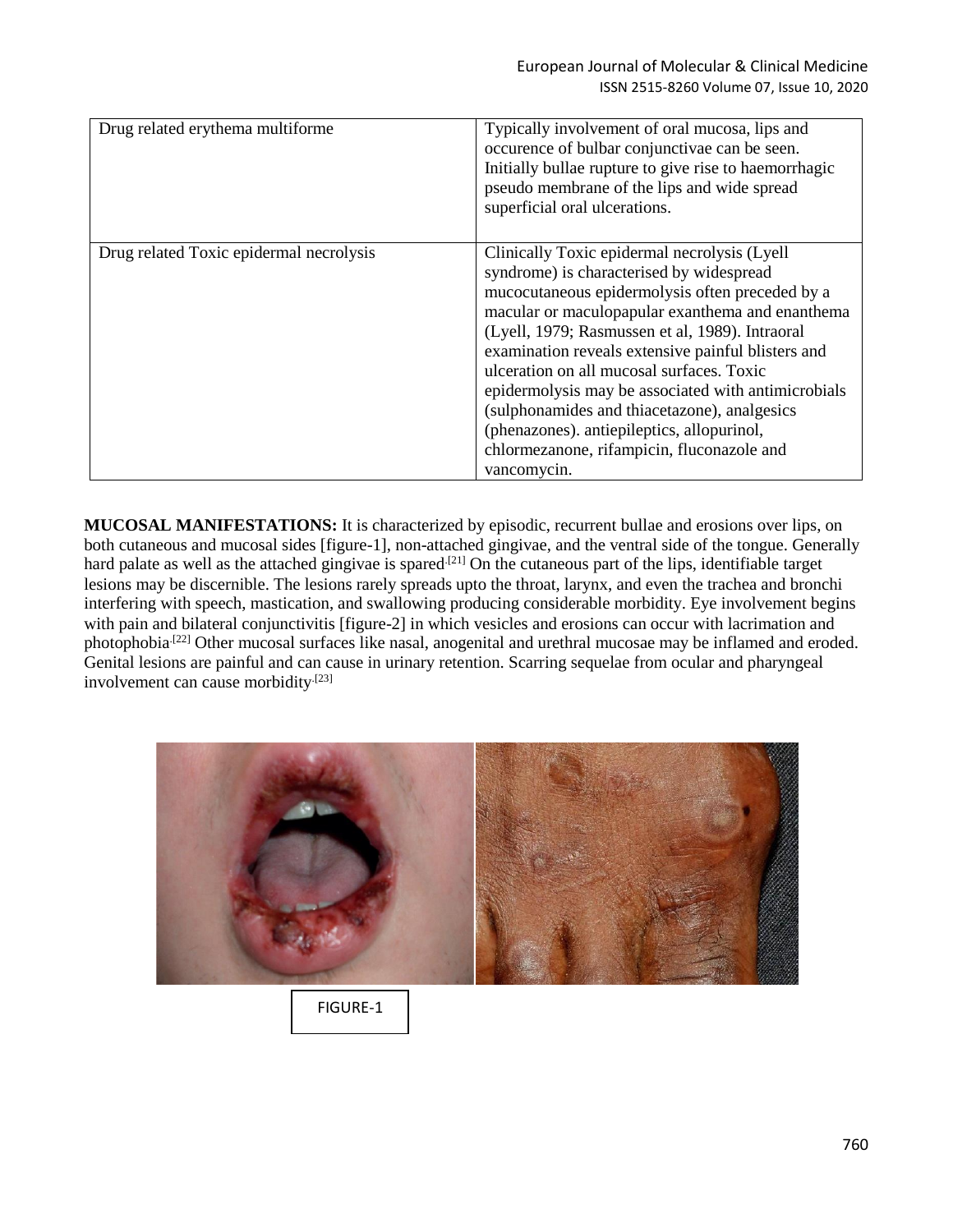

FIGURE- 2; **Conjunctival congestion**

**DIFFERENTIAL DIAGNOSIS**: Differential diagnosis can be shortlisted on the basis of lesions which involve mainly the oral regions like what is seen in case of infections like herpes, certain autoimmune vesiculobullous lesions such as pemphigus vulgaris or bullous pemphigoid and others which include different patterns of drug reactions. Patterns of drug reactions like lichenoid drug reactions, pemphigoid-like drug reactions are often easily differentiated supporting the clinical patterns as above mentioned. Anaphylactic stomatitis often shows urticarial skin reactions with other signs and symptoms of anaphylaxis by which we can differentiate the lesions. In mucosal fixed drug eruptions the lesions are confined within the local areas of oral mucosa.

**LABORATORY FINDINGS**: Due to inflammation, C-Reactive protein (CRP) may be positive and the erythrocyte sedimentation rate is elevated. In some cases certain markers like the HSV antibody titer, Mycoplasma antibody titer and antistreptolysin O or ASO titer are raised. In cases involving bacterial infection, there is an increase in neutrophils [1] .The diagnosis is generally supported by biopsy of peri-lesional tissue and excluding other causes.

**HISTOPATHOLOGY**: Biopsy is advised in early vesicular lesions of EM not in ulcerated ones since histopathologic appearances are nonspecific and non-diagnostic [8]. Main histological findings are describes below in [Table-3]

| Classification | Main Histological Findings                              |
|----------------|---------------------------------------------------------|
|                |                                                         |
| Epidermal      | lymphocytic infiltration and ballooning                 |
|                | degeneration in the dermo-epidermal junction            |
|                | characterizes the early stage of the disease. As it     |
|                | progresses, CD8+ lymphocytes infiltration into the      |
|                | epidermis can be noticed, which results in              |
|                | keratinocyte necrosis and subepidermal blistering.      |
|                | There appears to be reduction of epidermal              |
|                | Langerhans cells and ICAM-1 overexpression on           |
|                | keratinocytes                                           |
| Dermal         | Perivascular monocytic infiltration in the upper        |
|                | dermis with consequent edema in the dermal              |
|                | papilla is manifested when EM is associated with        |
|                | some dermal changes                                     |
| Mixed          | Epidermal changes seen as vacuolar degeneration         |
|                | of the basal layer, satellite cell necrosis with dermal |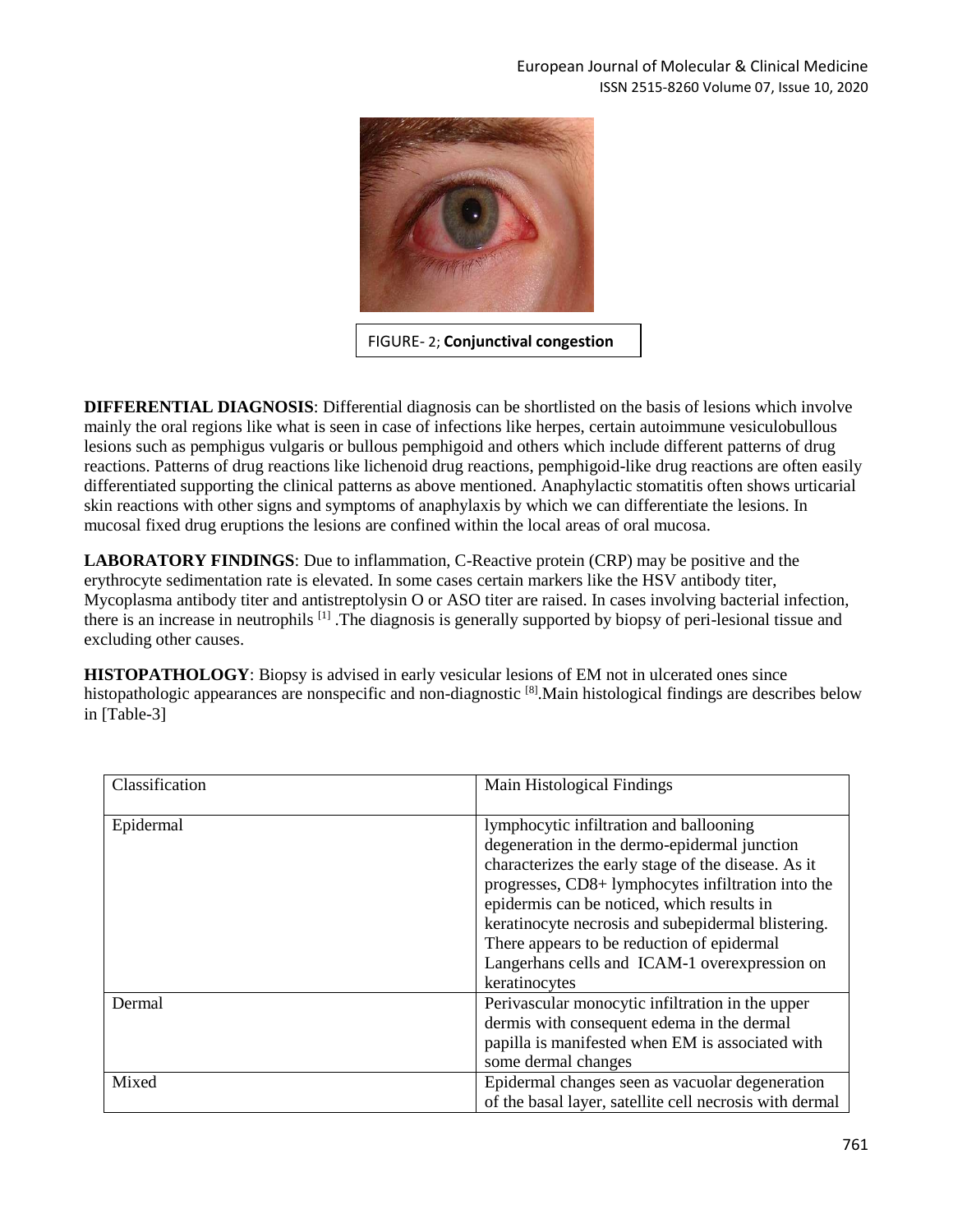|                 | $\sim$ 1<br>$\cdots$ c intilt $\cdots$<br>√mnh∩cvtic<br>ner<br>∩ha.<br>. ruvasev<br>`atıon.<br>пке. |
|-----------------|-----------------------------------------------------------------------------------------------------|
| - -<br>$\cdots$ |                                                                                                     |

**TREATMENT**: No single specific treatment modality is available despite the advancement in the diagnosis. There should be identification and withdrawal of the causative agent/drug along with supportive care. Mild cases of oral EM are treated mainly with palliative measures including application of topical anesthetic mouthwashes and liquid and soft diet. To treat moderate to severe cases of oral EM a short course of systemic corticosteroids can be given in patients without any significant contraindications to their use. Systemic corticosteroids should only be used by clinicians familiar with the side effects, and, in each case, potential benefits should be carefully weighed and the dose should be tapered over 2 to 3 weeks. Recently immunomodulating/immunosuppressive drugs (Dapsone, Azathioprine, Levamisole) are showing promising results in suppression of disease progression [20]

**CONCLUSION:** Drug induced Oral EM is considered to be a rare and less described variant of Erythema Multiformae. HSV infections mostly responsible for triggering EM rather than the systemic administration of drugs which in turn result in adverse reactions. Even though it has been observed that the primary attack of drug induced EM is confined to the oral mucosa the subsequent attack can produce more severe forms of EM (EM minor, EM major) involving their skin. It is important for oral pathologists and general dentists to have a clear knowledge about the differential diagnosis related to EM in order to differentiate from other vesicullobullous lesions from drug induced EM thus helping in prompt management and proper follow-up.

#### **References**

**[1]**Hebra F. Diseases of the skin. Fagge CH (Ed), London, New Sydenham Society, 1866,Vol. I. **[2]**Stevens AM, Johnson FC. A new eruptive fever associated with stomatitis and ophthalmia. *Am J Dis Child.*  1922;24:526–33. **[3]** Farthing P, Bagan JV, Scully C. Mucosal disease series. Number IV. EM. *Oral Dis*. 2005;11(5):261-67. **[4]** Neville BW, Damm D, Allan CM, et al. Allergic and immunologic diseases. In: Oral and Maxillofacial Pathology 2nd ed. *Philadelphia: Saunders;* 2002. Page. 285- 314. **[5]** Bastuji-Garin S, Rzany B, Stern RS, et al. Clinical classification of cases of toxic epidermal necrolysis, Stevens-Johnson syndrome, and EM. *Arch Dermatol.* 1993;129:92-96. **[6]** Al-Johani KA, Fedele S, Porter SR. EM and related disorders. *Oral Surg Oral Med Oral Pathol Oral Radiol Endod*. 2007;103(5):642- 54. **[7]** Farthing P, Bagan JV, Scully C. Mucosal diseases series. Number IV. EM. *Oral Dis.* 2005;11(5):261-67.

**[7]** Ayangco L, Rogers RS 3rd. Oral manifestations of EM. *Dermatol Clin* 2003;21: 195-205. .

**[8]** Bean SF, Quezada RK. Recurrent oral EM clinical experience with 11 patients. *JAMA.* 1983;249: 2810-12.

**[9]** Osterne RL, Matos Brito RG, Pacheco IA, et al. Management of EM associated with recurrent herpes infection: a case report. *J Can Dent Assoc*. 2009;75(8):597- 601.

**[10]** Lamoreux MR, Sternbach MR, Hsu WT. EM. *Am Fam Physician.* 2006;74(11):1883-88. **[11]** Kohli PS, Kaur J. EM-oral variant: case report and review of literature. *Indian J Otolaryngol Head Neck Surg.* 2011;63(Suppl 1):9-12. **[12]** Hiroshi Shimizu. Erythema,

*Erythroderma (Exfoliative Dermatitis) In Shimizu's Textbook of Dermatology.* 2007. Page.115 – 20. [6]**[13]** Kennett S. EM affecting the oral cavity. *Oral Surg Oral Med Oral Pathol.* 1968;25: 366–73

**[14]** Auquier-Dunant A, Mockenhaupt M, Naldi L, et al. SCAR Study Group. Severe Cutaneous Adverse Reactions. Correlations between clinical patterns and causes of EM majus, Stevens-Johnson syndrome, and toxic epidermal necrolysis: results of an international prospective study. *Arch Dermatol.* 2002;138(8):1019-24. **[15]** Aurelian L, Ono F, Burnett J. Herpes simplex virus (HSV)-associated EM (HAEM): a viral disease with an autoimmune component. *Dermatol Online J.* 2003;9(1):1. **[16]** Kokuba H, Aurelian

L, Burnett J. Herpes simplex virus associated EM (HAEM) is mechanistically distinct from drug-induced EM: interferon-gamma is expressed in HAEM lesions and tumor necrosis factor-alpha in drug-induced EM lesions. *J*